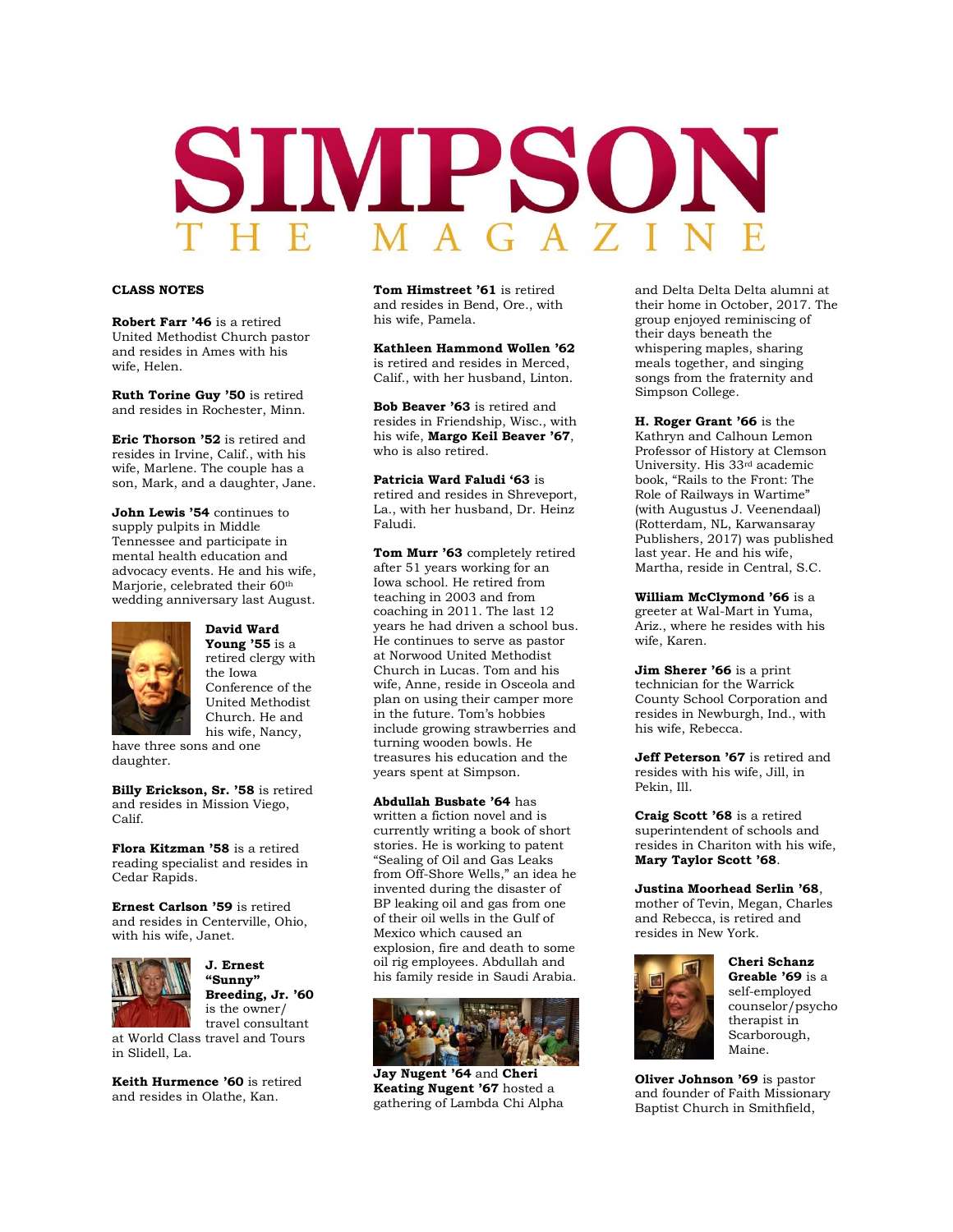N.C., where he resides with his wife, Lina Sanders-Johnson. The couple has three children, three grandchildren and one great grandchild.

**Jon Mattison '69** is retired and resides in Canton, Ohio, with his wife, Sharon.

**Richard Strelinger, Sr. '69** is retired and resides in St. Louis, Mo., with his wife, Margaret. The couple has two daughters and a son.

**Charles Brobst '70** and his wife, Denise, reside in Panora.

**Jim Klein '70** is starter/marshal at Lookout Mountain Golf Club in Phoenix, Ariz.

**G. David Kohl '70** and **Barb Houghton Kohl '70** were awarded "Blue Chip" status with Thrifty Car Rental.

**Alan Lindsey '70** is retired from his position of general director of safety and rules for BNSF Railway and resides in Allen, Texas.

**Keith Robinson '70** is retired and resides in Mapleton.



**Elliot Yaro '70** is the owner of E.S. Yaro and Associates in Margate, Fla., where he resides with his wife,

Sharon. The couple has two daughters and six grandchildren.

**Susan Segerstrom Riesau '71**  retired last August from St. Jude Medical Center as supervisor of the nuclear medicine department and resides in Lakewood, Calif.

**Robert Gordon '72** is a psychologist and resides in Georgetown, Texas, with his wife, Sandi.

**Mike Feder '73** is president of Mexican Baseball Fiesta in Tucson, Ariz., where he resides with his wife, Pattie. The couple has one son, Nate.

**Dennis Henderson '73** is retired and lives in Holstein with his wife, **Karla Johnson Henderson '74**. Karla is a judge/judicial magistrate for the State of Iowa

and works in Ida Grove. The couple has one son and one daughter.

**Lee Stastny '73** is head of global real estate and business continuity for MoneyGram International in Dallas, Texas, and resides in Oracle, Ariz., with his wife, Mary. The couple has two sons and a daughter.

**John Darlington '74** is a retired United Methodist Church pastor. He and his wife, Julie, have one daughter, Annie.

**Lisa Dunsmoor Wagler '74** is retired and resides in Bloomfield with her husband, Richard. The couple has two sons and a daughter.



**Jill Brooks '75** is an administrative associate at UT Southwestern Medical Center in Dallas, Texas. Previously a member of the Simpson Madrigal Singers, she has continued to perform including 19 years with Dallas Symphony Chorus, leads in musical theatre - *Fiddler On the Roof*, *West Side Story*, *Clowntasia* (original), *Music Man*, *Cabaret*, *Annie*, *Barefoot in the Park* and many others. Jill has served as choral director throughout the years in various locations and has also been a vocal coach. She founded "The Padrone Family Singers." She has been a cast member of "The Spectacular Senior Follies" since 2010 until present day under the direction of Tony-award winner Michael Serrechia. As the worship leader in several Dallasarea churches, Jill is doing her best to honor the Lord with the gifts and talents she has been given.

**Peggy Golden George '75** 

recently taught a stage dialects class at the Ankeny Community Theater covering the basic American Southern, High British, Cockney, New York, German-American, Italian-American, and Irish-American accents. She was also hired to coach an individual actress there in the Scottish Regional Dialect. During the

2016-2017 school year, she once again served as one of the adjudicators with the Iowa High School Musical Theater Association. Peggy traveled to the northwest corner of the state to see shows first semester and observed local shows second semester. She also got to be part of the audition team for the organization's Triple Threat competition, wherein certain invited high school students give singing, dancing and acting auditions in a quest to be considered for the privilege of attending Nationals in New York City. Two students are chosen to do so and always learn a great deal at that East Coast event. Peggy reports that it's incredibly exciting to be part of this program. Having the chance to honor the hard work of these students and their directors is incredible!

**David Herr '75** is a financial advisor for Wells Fargo Advisors. He and his wife, **Marcia McGraw Herr '74**, reside in Gilbert, Ariz., and have two children.



**Dixie Sheldon Lundquist '75**  and her husband, Bruce reside in Chandler, Ariz., and have two children.

**Jack Texlor '75** and **Susan Synhorst Textor '75** reside in West Des Moines.

**Celeste Lauer Yanke '75** is a self-employed singer, writer and stage director. She has been developing the 15th annual original musical revue production to be presented in April. Each show involves over 100 seniors from a 55+ community who sing, act, dance and work backstage to create a major community production. Participants between the ages of 55 and 85 are involved each year. Celeste and her husband, Frederick, reside in Poinciana, Fla.

**Karen Langley '76** is director of development at El Buen Samaritano in Austin, Texas, where she resides. Karen has three children, Amy, John and Noah.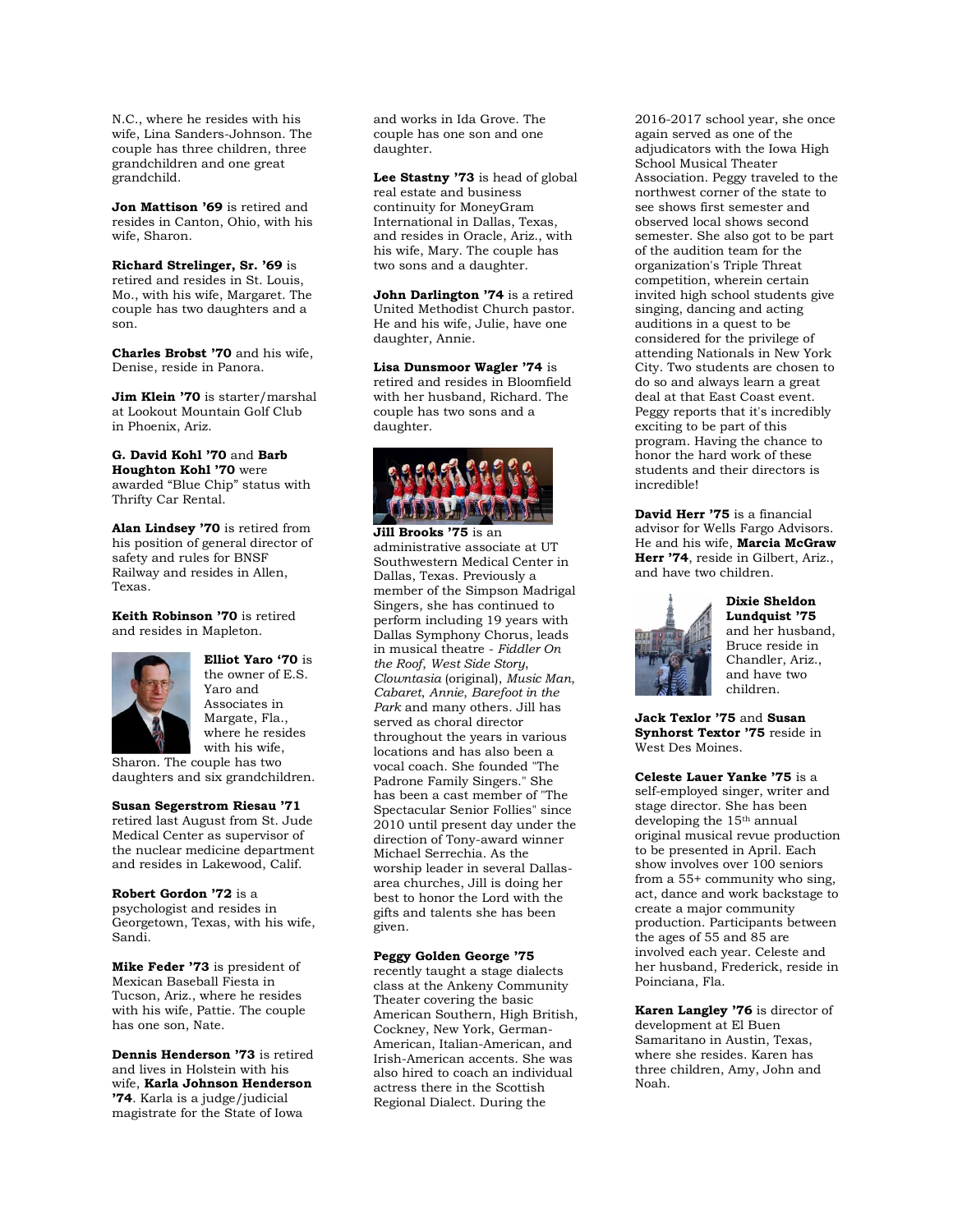**Richard Maynard '76** is an instructor at Des Moines Area Community College and resides in Indianola with his wife, Janice.

**Doug McKain '76** is retired and resides in Indianola with his wife, Judy. The couple has two daughters.

**Jerry Mitchell '76** and **Rose Kleyweg Mitchell '77** reside in Osage Beach, Mo.

**Jennifer Goldman Del Pino '77**  is the midwest region human resources manager for Smithfield Foods. She has three children and three grandchildren and resides in Algona.



**Rick Kreamer '77**  is a nutrition associate at University Hospital in Columbia, Mo., where he resides.

**Darrell Noble '77** is an intake coordinator in the mental health department at HCA – Mountain View Hospital in Payson, Utah. He and his wife, Nancy, have nine children and 25 grandchildren, ranging from ages 1 to 21.

**Mark King '78** is a medical advisor for PHP and resides in Fort Wayne, Ind.

**Craig Knutzen '78** is owner/real estate agent at CpK Homes LLC, his own remodeling and real estate business, established after his retirement from Corbion in June 2016. Craig and his wife, Patricia, have a son and a daughter and have been blessed with two beautiful granddaughters in the past two years.

**Jim Kunath '78** is vice president technology manager for Wells Fargo in Des Moines and resides in Waukee. Jim has four children, Eric, Lauren, Alyssa and Kelsey.

**John Nerem '78** is president of Nerem and Associates in Boone, where he resides with his wife, **Jeri Cole Nerem '89**. The couple has three sons.

**Richard Walters '78** is vice president, classical publications

for Hal Leonard LLC in Milwaukee, Wis., where he resides.

**Jeffrey Wiltz '78** is a senior staff engineer for Seagate Technology in Prior Lake, Minn., where he resides with his wife, Bridget. The couple has two sons.

**Dr. Robert Hurley '79** is the owner of Omni Dental Centre in Council Bluffs, where he resides with his wife, Julie.



**Scott Slechta '80**, 2016 Iowa Teacher of the Year, is continuing his service in education. He is pursuing his doctorate in literacy and reading, teaching part-time at Simpson College and completing projects for the Iowa Department of Education. Scott and his wife, Tricia, reside in Des Moines.



**Dan Luth '81** is director, IT portfolio management for UnitedHealth Group in Minneapolis,

Minn. He and his wife, Donita, reside in Savage, Minn., and have two children.

**Thomas Streit '81** is a school director in Fürstenfeldbruck, Germany, where he resides with his wife, Doris. The couple has three daughters.

**Tom Wesolowski '81** is retired after 27 years as deputy sheriff and **Marianne Powell Wesolowski '81** is retired after 31 years as a high school teacher. The couple resides in Lutz, Fla., and has one daughter.

**Edwin McClure '82** is partner/attorney at Matthews, Campbell, Rhoads, McClure & Thompson, PA, the largest local law firm in northwest Arkansas, and resides in Rogers, Ark., with his wife, Kathy. He was recently admitted to the New York Bar (also admitted in Arkansas and Missouri) and is currently serving as chair of the City Historic District Commission. Other

activities include member of the Public Art Commission, trustee for First United Methodist Church, former interim municipal judge, past president of Arkansas Public Theatre, Miss Arkansas Scholarship Foundation, Kiwanis Club, Benton County Bar Association, Arts Live Theatre, Ozarks StageWorks and Main Street Rogers.

**Denise Ganfield Knaack '83** is retired from River Valley Schools and resides in Pierson with her husband, Robert. The couple has three sons.

**Steve Mokate '83** took up acting at age 45 and has a motto: "It's never too late to chase your dreams!" He plans to start motivational speaking on the subject of "never giving up," but in the meantime he will be promoting two films: *Glow* and *Cherokee Creek.* Steve has roles in both. In addition to the two upcoming films, the Dallas-based actor has compiled a solid resume over the last twelve years with appearances on TV shows such as: *Better Call Saul, Chase, American Crime, The Leftovers*  and *The Night Shift.* He's also had roles in numerous films, industrial projects and commercials.



**Ed Carroll '84** is assistant director of campus life at Northwest Mississippi Community College.

**Sandra Petersen Gaston '84** is manager, facilities education and talent development for Florida Hospital in Orlando, Fla., where she resides with her husband, Douglas.



**Kris Waltrip Benge '85** is a senior human resource generalist for Fidelity & Guaranty Life in Des Moines and

has two children, Jordan and Abigail.

**Barb Starrett Fellers '85** is a customer service representative for Joe Morten & Son dba Motor-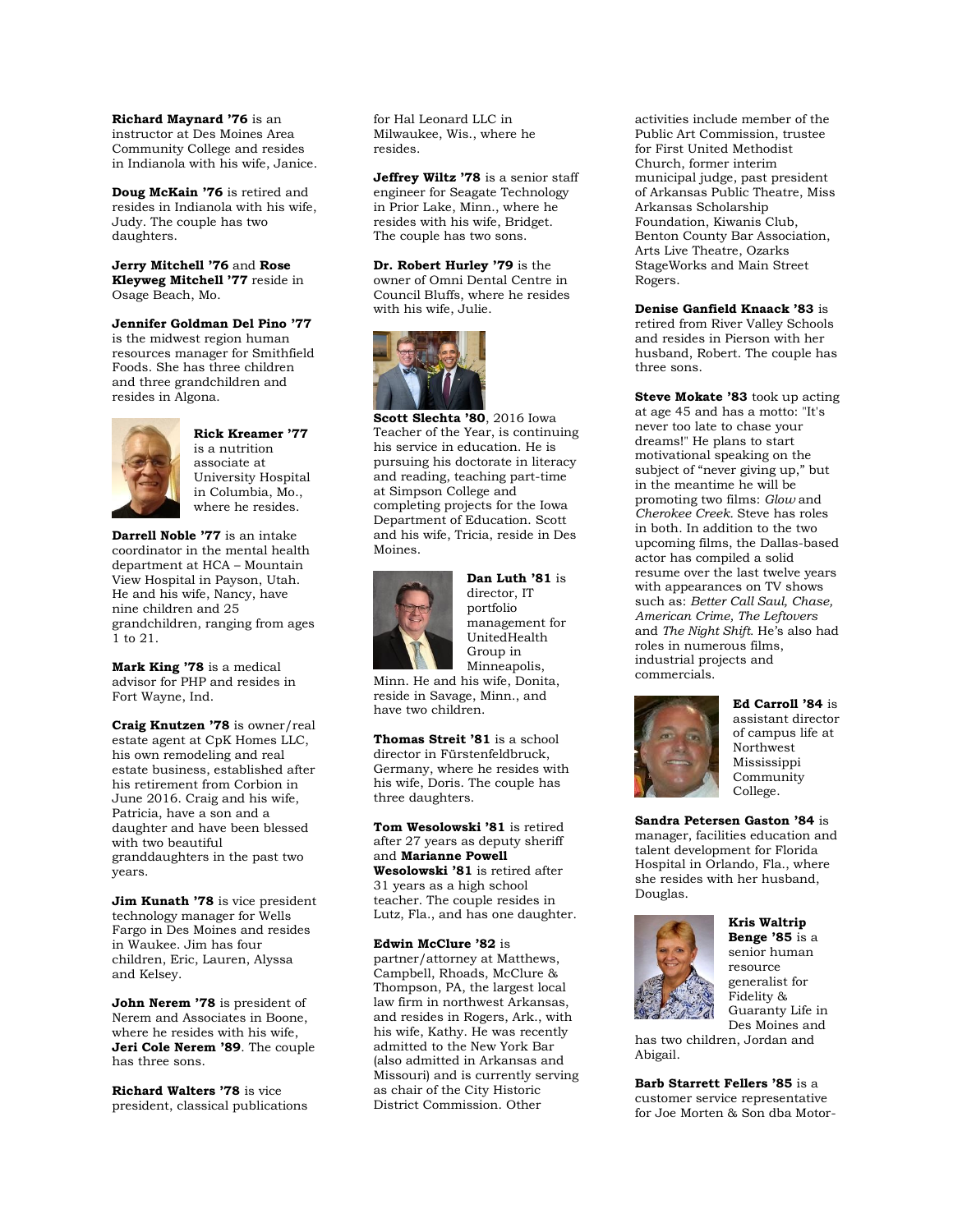Ways and resides in Des Moines with her husband, Mike. In 2015 she concluded an almost 20-year career as a chemical dependency counselor and in February 2016 began working for the country's best commercial trucking insurance company at an owned agency of Great West Casualty, Motor-Ways in Urbandale. In April of 2016, Barb earned her property and casualty insurance license. In 2017, she traveled to Pyeongtaek, South Korea, to visit their son and his family.

**Joel Nelson '86** was promoted to CEO and president of LCS. He has been with LCS over 30 years, and has served as the president and chief operating officer since 2015. He has held multiple executive level positions including executive vice president/chief development officer and executive vice president/director of operations where he was responsible for the oversight of serving more than 30,000 seniors in 100+ communities. Currently, Joel serves on the board of managers for Life Care Companies LLC and LCS Holdings, Inc. Outside of LCS, Joel serves on multiple notfor-profit boards including Simpson College Health Services Leadership Advisory Board, National Investment Center (NIC) Advisory Board, Greater Iowa Chapter Alzheimer's Association Board and ChildServe.

**Dawn Weaver Rankin '86** is vice president and controller for Iowa State Savings Bank in Knoxville. Her community activities include Knoxville Community District School Board member, treasurer for Habitat for Humanity of Marion County and treasurer for Knoxville Panther Scholarship Foundation. She and her husband, Mike, reside in Knoxville.

**Mary Catlett '88** is a customer service rep II at American Enterprise Group in Des Moines.

**Greg Huyser '88** is an information security analyst for Wells Fargo and resides in Indianola with his wife, Melissa. The couple has a son, Michael, and a daughter, Laura, and three grandchildren.

**John Lawrence '88** is a physician assistant at Mountain Family Family Health Centers.

**Wendy Foughty Vasquez '88**  resides in Evanston, Ill., with her husband, Vince, and children, Sydney and Alex.

**Mike Cunningham '89** is a teacher and coach for the West Des Moines Community Schools. He and his wife, **Staci Messamaker Cunningham '93**, reside in West Des Moines with their children, Mary, Meredith



and Michael.

**Carlie VanWilligen '89**  is director of institutional research at Grinnell College

and resides in Montezuma.

**Roger Eisentrager '90** is manager of the cloud department at ProActive Solutions, Inc. in Mission, Kan.



**Kristin Lowe '90**  is an executive recruiter for Aureon in West Des Moines and resides in Norwalk.

**Trent Murphy '90** was selected to serve a two-year term on the American Heart Association Des Moines board as well as chosen to be a mentor for the Greater Des Moines Partnership Youth Leadership Initiative program. **Renee Borger Murphy '92** was awarded the Ankeny Chamber of Commerce 2016 Ambassador of the Year award as well as the President's Award. The couple resides in Polk City and has two daughters.

**Michelle Christensen Rock '90**  is director of the Illinois Center of Excellence for Behavioral Health and Justice. She resides in Rockford, Ill., and has three children.



**David Teske '91** is a customer service/central region sales manager for Crown Tonka Walkins in Plymouth, Minn. He resides in Buffalo, Minn., with his wife, Dayna, and their three children, Daric, Dakota and Daleney. Last July, the couple completed their 8<sup>th</sup> year of the Dreams Made True Pageant, held every July in Carroll. The pageant was started in honor of Delaney, who has cerebral palsy, and celebrates the lives of girls with disabilities while providing a forum for parents to exchange success stories and battles.

**Thad White '91** is a fire medic for the City of Des Moines Fire Department and resides in Indianola with his wife, Mari, and their children, David and Marissa.

**Jill Guess Crall '92** teaches junior high pre-algebra/math in the Albia Community School District. She and her husband, Kevin, reside in Albia and have two children, Cassandra and Cade.

**Scott Gray '92** is the owner of Gary B. Coleman, CPA in Indianola, where he resides with his wife, **Deanna Parish Gray '03**.

**Steve Lowe '93** is field supervisor-compliance for Principal Financial Group in Denver, Colo., where he resides.

**Brent Beyer '94** is self employed as an online professor and **Denise Schulze Beyer '95** is the county auditor for Allamakee County. The couple resides in Waukon their children, Claire and Brady.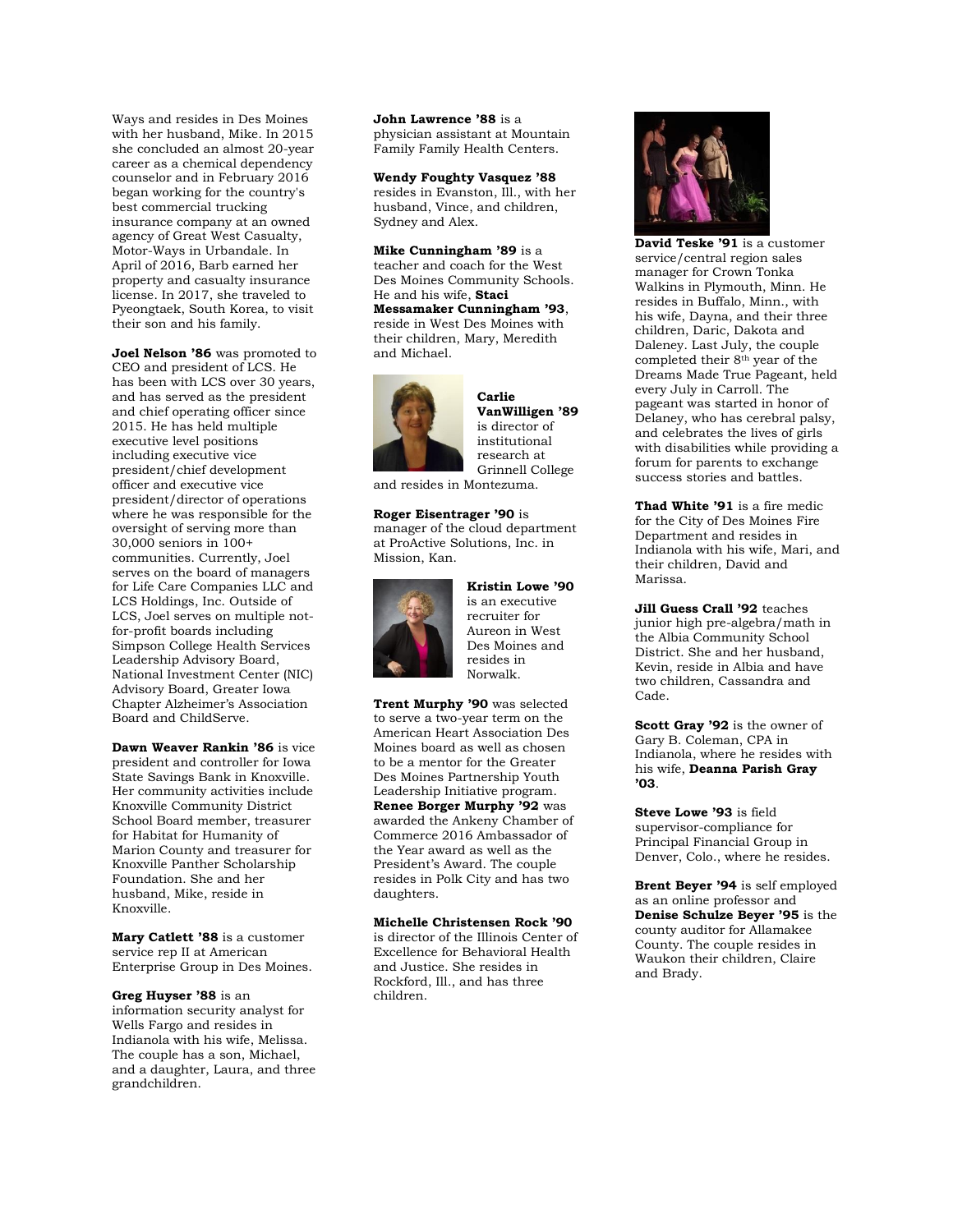

**Ed Leighton-Dick '94**, founder and principal consultant at Kingfisher Technologies in Amana, was named a Microsoft MVP for the Data Platform in October 2016. This prestigious award is granted to technical professionals who have demonstrated technical excellence and community leadership. He joins an elite group of approximately 400 Data Platform MVPs worldwide and is the only Data Platform MVP in the state of Iowa. Ed volunteers as a local group leader and regional mentor for PASS, the global organization supporting the SQL Server community. He is a frequent speaker and writer on topics including development, data management and cybersecurity. Recent appearances include the 2016 PASS Global Summit, the spring 2017 "24 Hours of PASS" webinar series and numerous local, regional and national events. Ed and his wife, Heather, reside in Amana with their children, Eva and Hanna.



**Scott Richardson '95** is SEO consultant for Scott McKellam Agency in Fairfax, Va., where he resides with his wife, Kelli, and their three children.



**Dr. Angela Mason Fay '96** is an assistant professor of education at Clarke University in Dubuque, where she resides with her two daughters.

#### **Kelli Julianelle Glascock '96** is a homemaker and resides in Indianola with her husband,

Randy, and three children, Maddie, Tommy and Casey. Maddie is a current Simpson student.

#### **JoAnn Ehler Rasmussen '96**

has joined the DocUment Publishing team of service providers as a freelance writer, editor, proofreader and researcher. She has also been reelected for a second three-year term to the Board of Directors at Woodrow Wilson Academy in Westminster, Colo., where she is serving as president.

**Jason Opheim '97** is a broker at USA Trading Division of Rosenthal Collins in Chicago. He and his wife, Jeniffer, reside in Barrington, Ill., with their daughters, Evelyn and Hazel.

**Brett Barber '98** is the parks and recreation director for the City of Grimes. He and his wife, Carey, reside in Waukee.

**Mike Dorrell '98** helped start a research institution in La Jolla (Lowy Medical Research Institute; 2013) dedicated to studying the eye disease, Macular Telangiectasia. He continues to guide that research on a parttime basis, in addition to his work as a full-time faculty member at Point Loma Nazarene University. His research interests include identifying novel methods of treating cancer that reduce the side effects associated with current treatment methods and studying the causes of, and potential treatments for, degenerative eye diseases. Mike balances his teaching, research, church involvement and home life with wife, Beth, and son, Ethan and foster children with a positive and committed attitude.

**Tamara Tiedeman Smith '98** is an associate advisor for Peterson Financial Group in West Des Moines and resides in Waukee with her husband, Chad, and their children, Meghan and Asheton.

### **Kelly Shepherd Brummond '99**

is an enterprise portfolio manager for Wellmark in Des Moines.

**Charles Chedester '99** is in his 15th year in mortgage lending and works for Midwest Family

Lending in Urbandale. He and his wife, Jennifer, reside in Des Moines with their children, Emma, Jac and Ben. Charles is current president of the Waveland Park Neighborhood Association.

**Jennifer Main Eblen '99** was promoted to communications lead in the marketing/communications department at SilverStone Group in Omaha, Neb.

**Shawn Farrar '99** is a teaching artist at The Metropolitan Opera Guild and is also a freelance singer/actress and stage manager and east coast manager for Chris Wade Music Productions and The Jolly Holidays. Shawn lives in Brooklyn, N.Y.

## **Kate Soutter Malczewski '99** is

an owner/independent educational consultant at College Connectors in Edina, Minn. She passed the CEP, Certified Educational Planner, exam in 2016. Kate resides in Bloomington, Minn., with her husband, Corey, and children, Ty and Nya.

**Emily Roush-Bobolz '99** was promoted to communications manager at the Hemophilia Federation of America, based in Washington, D.C.

**Jeremy Sievers '99** is director of digital communications at Drake University.

**Elizabeth Waage '99** is a naturalist for Story County Conservation and resides in Ames with her husband, **Terry Hatfield '00.**

**Neil Colorado '00** is the director of IT for Sammons Financial Group and resides in Norwalk with his wife, Andrea, and two children, Ethan and Sydney.

#### **Erin Murray Eike '00** is

technology advisor – IT for Marco Technologies in Urbandale.



**Matthew Proctor '00**  is a tank company commander for the U.S. Army in Ft. Hood, Texas, and has three children, Emily,

Erin and Elijah.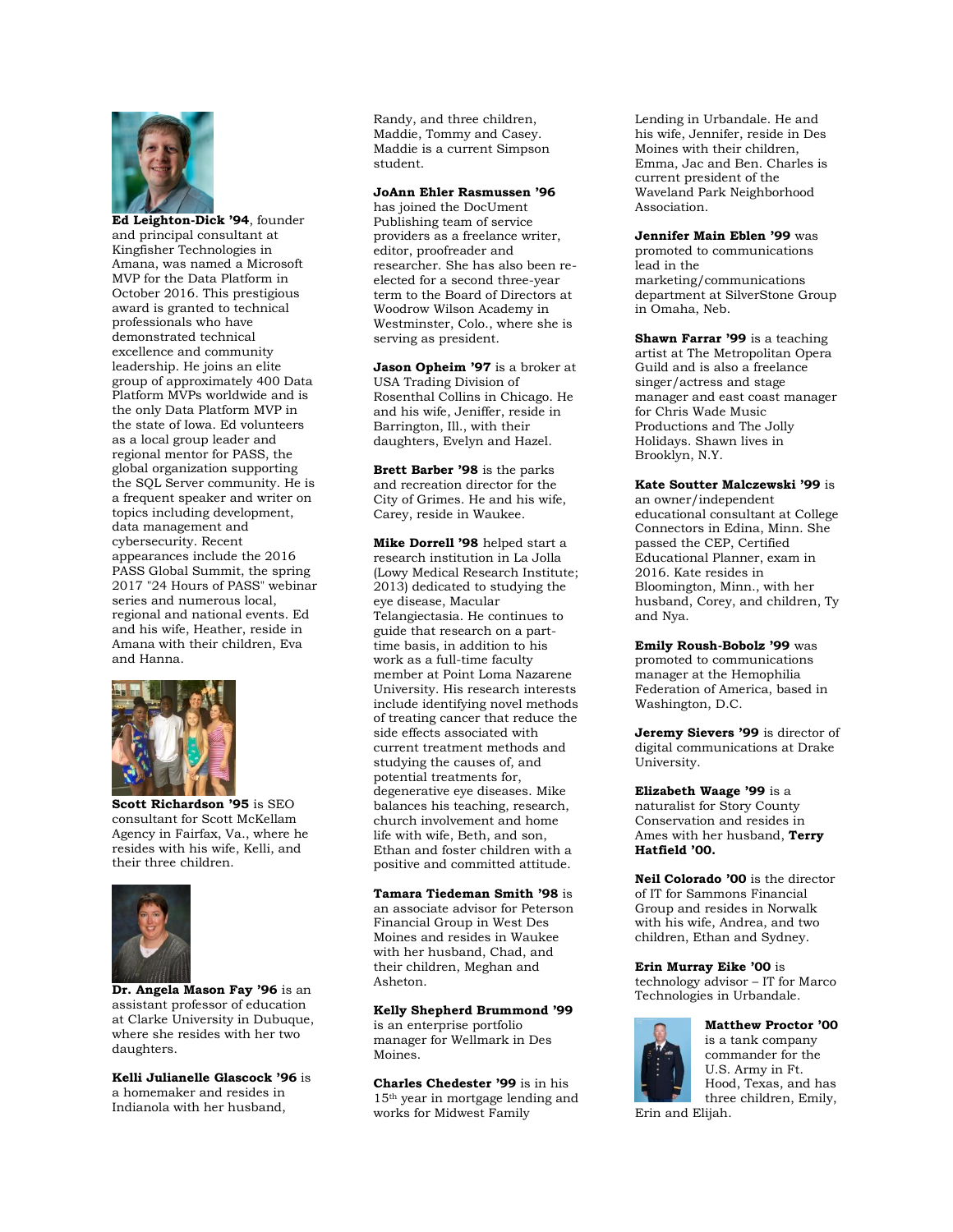**Amanda Clark '01** is a lecturer in education at Central College.

**Dana Goshon '02** is a real estate loan office for Collins Community Credit Union in Marion, where he resides with his wife, **Kate Parks Goshen '01**, and their daughter, Morgan.

**Sara Jensen Lehan '02** is vice president, controller at American Enterprise Group in Des Moines. She and her husband, Mark, reside in Urbandale with their daughter, Amalie.

**Todd Parson '02** is an assistant director for Principal Financial Group and resides in West Des Moines with his wife, **Ashley Harris Parson '06**.

**Jill Pecinovsky '02** is an application analyst at EMC Insurance Companies in Des Moines.

**Joe Stein '02** is a sales executive at C.H. Robinson in Ankeny.



**John Hepola '03** is a senior software engineer for Cigna Behavioral Health in Eden

Prairie, Minn.

**Ashley Ostroski '03** is a schoolbased therapist at Orchard Place in Des Moines.

**Matthew Edwards '04** is

registrar for the Carver College of Medicine at the University of Iowa.

#### **Matt Haberl '04** is

owner/physical therapist at Dynamic Physiotherapy, LLC, in La Crosse, Wis., where he resides with his wife, Robin, and daughters, Kennedy, Calynn and Cora.

**Ryan Miller '04** is a school counselor for the Nodaway Valley Community Schools. He completed his masters of science in education – professional school counseling at Buena Vista University in 2016. Ryan and his wife, **Tonia Sandersfeld Miller '04,** reside in Adel.

**Michael Prunty '04** is the head women's soccer coach at Coe College. He and his wife, **April Bachinski Prunty '07**, reside in Cedar Rapids with their daughter, Lillian.

**Erin Sorensen '04** is the 6<sup>th</sup> grade writing teacher at Grain Valley R-5 Schools in Grain Valley, Mo.



**Alison Schroder Stewart '04**  has joined the Peddicord Wharton law firm as an Associate Attorney. She

will be working in the practice areas of workers' compensation, personal injury

defense and family law. Prior to the Peddicord firm, Alison worked in the trial division of a large insurance company, as well as several years in private practice. She is a member of the Iowa State Bar Association, Polk County Bar Association, and the C. Edwin Moore Inn of Court.

**Sara Leichty Yoder '04** is a financial analyst for John Deere in Davenport. She and her husband, Donovan, reside in Atalissa with their children, Emma and Blake.

**Katie Skinner Cox '05** is director of communications for the Iowa Academy of Family Physicians in Des Moines. She and her husband, **Ben Cox '04**, reside in Pleasant Hill with their children, Drake and Charlie.

**Christopher Shaver '05** is operational risk consultant, assistant vice president for Wells Fargo in West Des Moines. He and his wife, Jessica, reside in Ankeny with their children, Emma and Matthew.

**Jill Claiborne Stoelk '05** is a client success manager for The Stelter Company in Des Moines. She and her husband, **Marty Stoelk '06**, reside in Norwalk with their children, Lauren and Brady.

**April Zobel '05** is an export manager for Lansing Trade

Group in Overland, Park, Kan., where she resides.

**Megan Riggs Berry '06** is a software engineer for Thales, Inc. She and her husband, James, reside in Kansas City, Mo.

**Daniel Carver '06** teaches K-5 computer science for the Carlisle Community School District and resides in Carlisle with his wife, Rebecca, and their sons, Roy and Benjamin.

**Kari Koehler '06** is a research and business development intelligence analyst for Robins Kaplan LLP and resides in Minneapolis, Minn.

**Kara DeNoon Rhodes '06** is the band director at Indian Springs Middle School in Keller, Texas.

**Robert Smith '06** is financial consultant – corporate finance for Wells Fargo Bank in West Des Moines. He and his wife, Melinda, have a son, Bryce, and a daughter, Kathryn.

**Anna Grauer Boals '07** is project manager for Pearson and resides in Oxford with her husband, Christopher, and son, Caleb.

**Kimberly Bilstad Broderick '07**  is senior manager, business development for The Integer Group and resides in Waukee with her husband, Alex.

**Andrew Lansink '07** is a special education teacher in the West Des Moines Community School district. He and his wife, Lisa, have two children, Ean and McKinley.



**Bobby Nalean '07**  is coordinator, early alert referrals/adult learner processes at Des Moines Area Community College. **Anna** 

**Peterson Nalean '10** is director of nonprofit relations for the Community Foundation of Greater Des Moines. She completed her Master of Public Administration at Drake University in 2016. Anna and Bobby reside in Des Moines.

**Tia Nearmyer '07** is vice president at Wildfire Contact in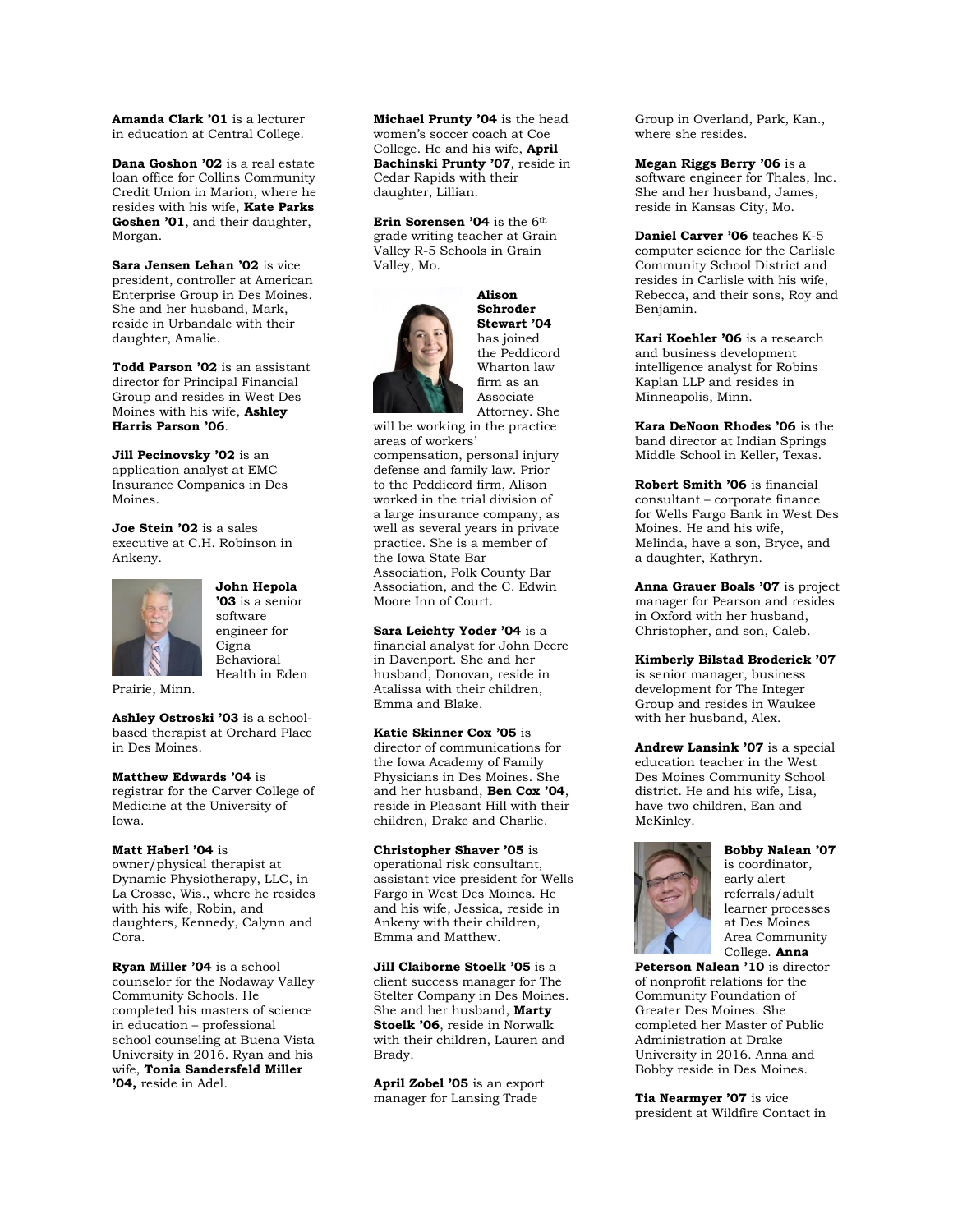Des Moines and resides in Windsor Heights with her husband, Andrew.

**Katie Hoyme Rieck '07** is an academic hospitalist for Mayo Clinic. She completed her Doctor of Medicine at the University of Iowa in 2011 and her Master of Health Administration at Penn State in 2016. She and her husband, Thomas, reside in Rochester, Minn.

**Brady Buresh '08** is director of operations, TCF Bank Stadium, at the University of Minnesota and resides in White Beak Lake, Minn.

**Sheena Smitley Grove '08** is a secondary instructional mentor for Waukee Community Schools and resides in Adel with her husband, Bob, and children, Keygan and Jansen.

**Laura Hupp '08** is a patent attorney for Merchant & Gould in Minneapolis, Minn., where she resides.

**Jason Meehan '08** is senior program manager for Tantus Technologies in Baltimore, Md.

**Meghan Kloubec Reutzel '08** is director, global brand marketing for GoDaddy in Hiawatha and resides in Cedar Rapids with her husband, **Adam Reutzel '09.**

**Tessa Van Oosbree Simpson '08** recently completed her master of science in physical education at Emporia State University and teaches K-6 physical education in the Albia Community School District. She has three children, Abby, Ellie and Jay.

**Heather Fosburgh Bardole '09**  is an associate conference minister for the Southeast Conference in Decatur, Ga.

**Allison Boardman '09** graduated from the University of

Connecticut School of Medicine residency program last June and is currently working as an obstetrician/gynecologist at OBGYN Associates in Cedar Rapids.

**Leanne Helmets Schucker '09**  is a project analyst III for Nautilus Insurance Group in

Scottsdale, Ariz. She and her husband, **Jeff Schucker '09**, reside in Phoenix, Ariz.

**Rachel Unekis '09** is an HRIS analyst for USF Holland in Holland, Mich., where she resides.

**Stephanie Zeorlin '09** works for H&R Block and resides in Overland Park, Kan.

**Kortney Proctor Denkman '10**  teaches special education in the Mid Prairie Community School district and resides in Moscow with her husband, Scott.

**Amber Vrbsky Hamilton '10** is the administrative team lead at Orchard Place in Des Moines, where she resides with her husband, **Jacob Hamilton '10**, and their sons, Blake and Kaleb. The couple recently purchased a new home and worked with a fellow Simpson alumnus to sell their old home and find their dream home.

**Clint Hutchcroft '10** is a commercial automobile/property, disability and workers' compensation subrogation specialist at Sedgwick in West Des Moines.

**Melissa Sell Kauffman '10** is an account executive at Jester Insurance in Des Moines. She and her husband, Craig, reside in Pleasantville with their sons, Joseph and Matthew.

**Kari Kennedy '10** is a scientist I at Boehringer Ingelheim in Ames and resides in Ankeny.

**Clinton Rhodes '10** is event manager for Sears Centre Arena in Hoffman Estates, Ill.



**Renauld Shelton II '10**  works in operations support for Cerner in Kansas City, Mo., where he

resides. He recently started a clothing line called Material Opulence to utilize his design skills and business acumen.

**Dana Wade '10** is a medical technologist for Oregon State University. She earned her

clinical laboratory scientist certificate at Mercy College of Health Sciences in 2016 and resides in Albany, Ore.

**Allison Lane Whitney '10** is a pediatrics resident physician at the University of Iowa Stead Family Children's Hospital and resides in North Liberty with her husband, Joe.

**Danielle Caswell '11** is service coordinator at Lutheran Services in Iowa in Des Moines, where she resides.

**Katrina Housholder '11** is a senior actuarial technician for Transamerica and resides in Eglin, Ill.

**Katie Rooney Privitera '11** is communications director at the Des Moines Social Club and resides in Waukee with her husband, **Paul Privitera '12**.

**Greg Rhoulhac '11** is a software developer for MITTERA Group in Des Moines and resides in Indianola with his wife, **Allison Stevens Rhoulhac '11**, and their children, Sarai and Barnabas.

**Rachel De Goei Tanner '11**  teaches special education at Harris Lake Park School and resides in Lake Park with her husband, **Nicholas Tanner '12**, and children, Tayten and Mauer.

#### **Michelle Lingscheit Thompson**

**'11** is a laboratory safety specialist at Iowa State University after completing her doctorate in chemistry there in 2016. She and her husband, **Greg Thompson '10**, reside in Huxley.



**Gaston Akerman '12** is a public safety research analyst for the City of Buenos Aires in Argentina. Thanks to his experience as an international student and his sociology and criminal justice classes at Simpson, Gaston was empowered to propose a diversity sensitivity training for the Buenos Aires City Police. In 2015, he was chosen to represent Argentina before the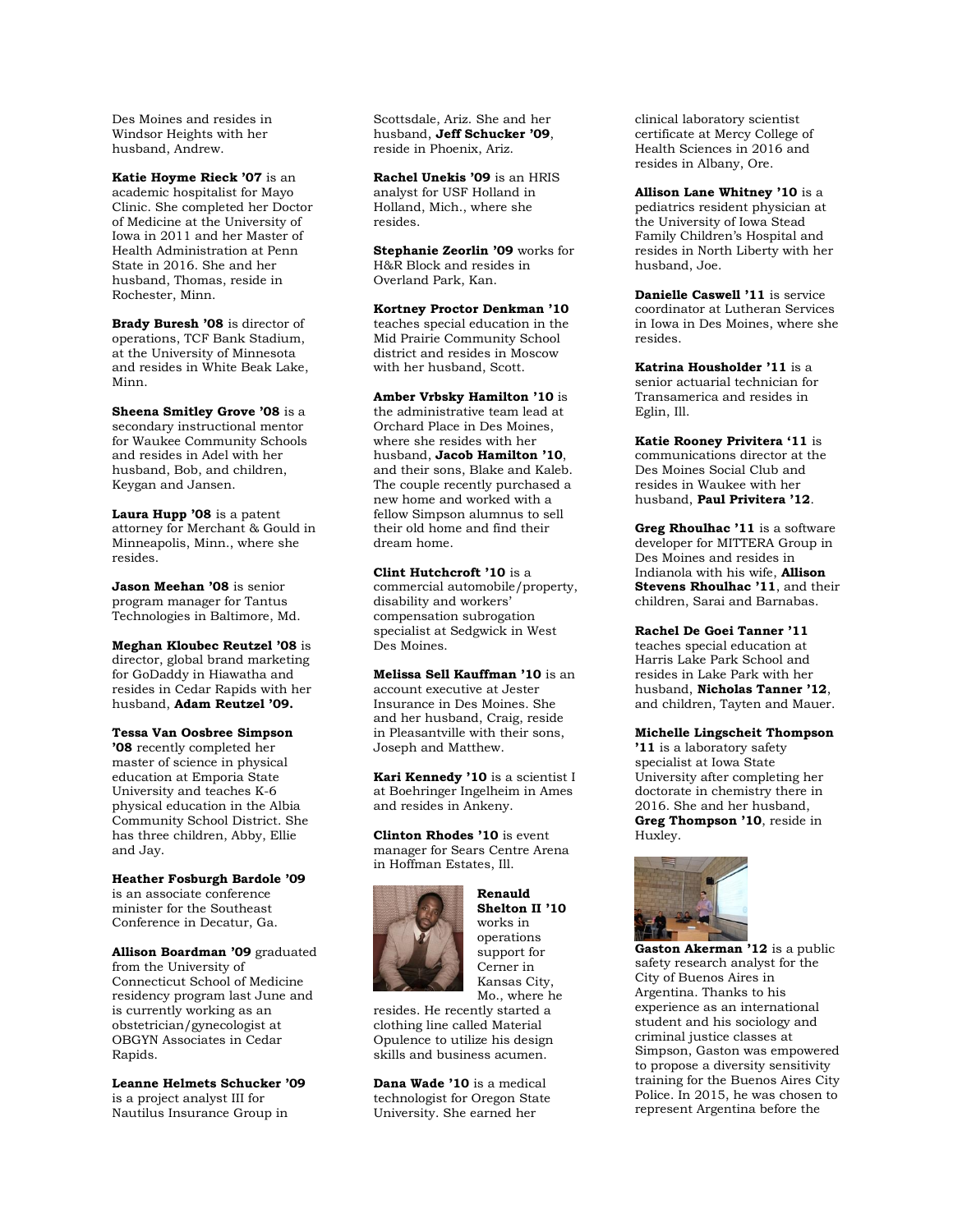United Nations Alliance of Civilizations Office at the UNHQ to speak about such program. Fortunately, this training was taken into account by the authorities and is currently being implemented for the police cadets. This was the first time a police force received training on how to communicate and deal with the LGBTQ community, people with disabilities and immigrants. Who would've thought a small liberal arts college in Iowa would have an impact 5720 miles away?

**Jorie Landers Hidri '12** is a case manager for Primary Health Care in Des Moines, where she resides.



# **Mike Huyser '12**

is an investment analyst for Principal Financial Group in Des Moines and resides in

West Des Moines with his wife, Kimberly.

**Jessica Kinkel-Schuster '12** is a teacher in the Clark County School District and resides in Las Vegas with her husband, Jeff, and son, Aiden.



#### **Jeremy Mourlam '12**  is a software

developer for Dee Zee, Inc. in Des Moines.

He and his wife, Angela, reside in Van Meter with their children, Arica, Keith and Jada.

**Sarah Keller Nelson '12** is nutrition educator for WIC in Waterloo. She and her husband, Thomas, reside in Waverly.

**Jeri Raymond '12** is a market analyst at John Deere Construction and Forestry Division and resides in Andover, Ill.

**Emma Stevenson '12** is an elementary gifted and advanced learning consultant for the Des Moines Public Schools and resides in Ankeny.

**BJ Stokesbary '12** is a partner at Homestead Building & Development in Clive.

**Amber Walker Strable '12** is an 8th grade science teacher in the Indianola Community School District and resides in Prole with her husband, Dannie, and son, Jace.

**Mary Willcox '12** is records and legal compliance manager for Federal Home Loan Bank of Des Moines and resides in Urbandale.

**Renae Bushman Choda '13** is program coordinator for Genesis Development in Adel. She and her husband, Edward (Joe), reside in Redfield.

**Trisha Grubb Holmberg '13** is an operational risk consultant III for Wells Fargo in Des Moines and resides in Altoona with sons, Tyler and Ethan.

**Cameron Lewellen '13** is a package delivery driver for UPS and resides in Stanton with his wife, Morgan.

**Alexa Smith '13** is events and outreach facilitator for University of Kansas Medical Center and resides in Prairie Village, Kan.

**Janelle Thomas-Locker '13**  teaches elementary music in the Waukee Community School District and resides in Des Moines with her husband, William.

**Allyson Louzek Cluney '14** is the costume mistress for Ballet Des Moines and resides in Urbandale with her husband, Eric.

**Jeanet Crowell '14** is a benefits service consultant for ADP in West Des Moines.

**Miranda Dean '14** is a doctoral student and graduate clinician at Ball State University.

**Brooke Egeland Farmer '14** is a

research assistant at Creighton University. She recently completed her Master of Science in kinesiology and recreation with an emphasis in biomechanics at Illinois State University. Brooke and her husband, Kyle, reside in Bellevue, Neb.

**Joe Farrand '14** is a music teacher and resides in

Mattapoisett, Mass., with his wife, Monica.

**Melissa Greene '14** is a 9-12 grade science teacher in the Belmond-Klemme Community School District and resides in Belmond with her husband, Justin Pierce.

**Lauren Holland '14** is an administrative assistant at Pyle & Associates, P.C. and resides in Nevada.

**Kyle Kusy '14** is an actuarial analyst – data and modeling at EMC Insurance Company in Des Moines.



**Sydni Loney '14**  is a program assistant at EyesOpenIowa in West Des Moines and resides in Urbandale.

**Abigail Maher '14** completed her law degree at Drake Law School in 2017.



**Andrew Mahoney '14**  is the social services director at Alpine Living Center in Thornton,

Colo., where he resides with his spouse, Thad Fitzgerald. He received his master's degree in social work from the University of Southern California in 2016.

**Kristina Roth '14** is pursuing her Master of Divinity at SMU – Perkins School of Theology.

**Taylor Van De Krol '14** is a legislative assistant to State Senator Matt McCoy and resides in Lynnville.

**Shayna Holle Belle '15** is the volunteer enrollment and recruitment coordinator for Big Brothers Big Sisters of Central Iowa and resides in Norwalk with her husband, Spencer.

**James Camp '15** is an operational risk consultant for Wells Fargo in West Des Moines and resides in Norwalk.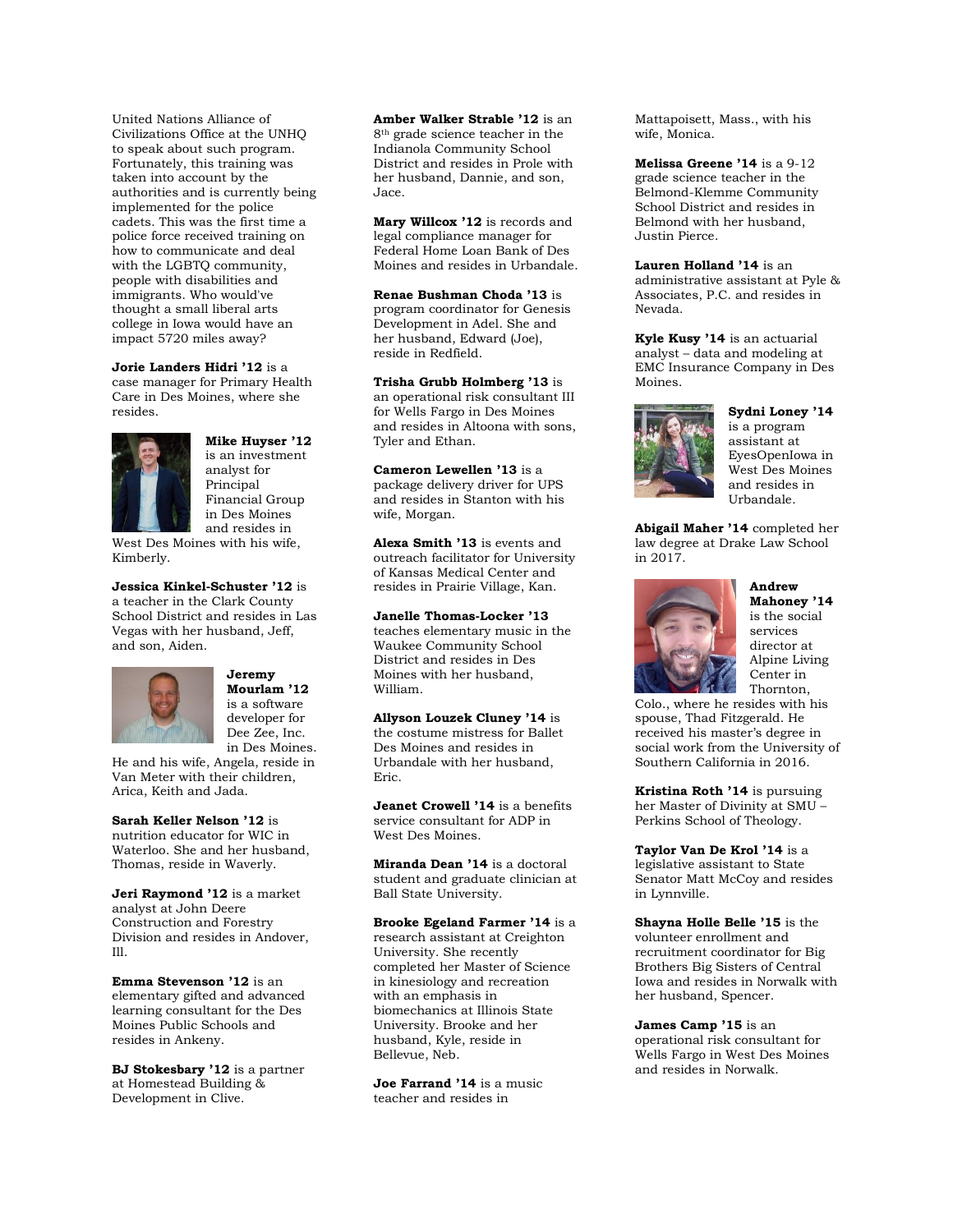

**Dannette Clark '15**  is inventory lead accountant for Casey's General Stores, Inc. in Ankeny, where she resides with her

husband, John, and sons, Jacob and Austin.

**Nate Connealy '15** is working on his doctorate in criminal justice at the John Jay College – the City University of New York Graduate Center and resides in Brooklyn, N.Y.

**Bayley Fleshner '15** completed a master of social work at the University of Northern Iowa in 2015 and is a therapist for Youth Homes of Mid-America.

**Tabitha Blaser Jermeland '15** is communications director for the First Baptist Church in Forest City, where she resides with her husband, Andrew.



**Jordan Kenkel '15**  teaches English and journalism in the Indianola Community School District and resides in Indianola.

**Courtney Lange '15** is third key at Fossil Group Inc. and resides in West Des Moines.

**Sammie Moenning '15** is working on her master's degree in art history at the University of Denver.

**Elizabeth Marean Mongar '15** is an operations accounting manager for Wells Fargo in West Des Moines. She and her spouse, Dana, reside in Bondurant.

**Shelby Montgomery '15** is a case worker at Woodward Academy and resides in Winterset.

**Kristen Richert '15** recently completed her master's in public relations and a certificate in marketing at the University of Denver.

**Kathryn Sebring '15** resides in West Des Moines, where she is a recruiting assistant for Remedy Staffing.

**Mitchell White '15** is an athletic trainer at Summit Orthopedics and resides in Inver Grove Heights, Minn.

**MacKenzie Bills '16** is a junior program manager at Kejya-Trusant and resides in Washington, D.C.

**Alexa Cashatt '16** is a youth care worker at Youth Homes of Mid-America in Johnston.

**Kelli Ehrhardt '16** teaches in the Center Point-Urbana Schools.

**Aleisha Fox '16** is a banker at Bank of the West in Indianola.

**Chelsea Hamerlinck '16** is service coordinator at Family Resources, Inc. in Davenport and is working on her master's in counseling education

at Western Illinois University.

**Erin Brown Herrmann '16** is a high school math teacher in the Glenwood Community Schools and resides in Corning with her husband, Cory.

**Zach Kusick '16** is an experienced assurance associate for PricewaterhouseCoopers.

**Teig Loge '16** is an assistant data scientist for EMC Insurance Company in Des Moines.



**Holly Merk '16**  is chief marketing officer for Bethany Life in

Story City and resides in Ankeny with her husband, Bobby Wilcox, and children, Hallie, William, Alex, Courtney and Charity.

**Kylee Hereid Mullen '16** is content coordinator for Homemakers Furniture and resides in West Des Moines with her husband, Joseph.

**Shane Venteicher '16** is head athletic trainer at Allen Community College in Iola, Kan., where he resides.

**Virginia Atwell '17** is an administrative assistant for Community Support Advocates and resides in Ankeny.

**Haley Blum '17** is an elementary special education teacher in the Coon Rapids-Bayard Community School District and resides in Coon Rapids.

**Hannah Dannewitz '17** has a graduate research assistantship at Iowa State University, where she is pursuing her master's in gerontology.

**Brandon Douglas '17** is vocal music director and general music teacher in the Central Community School District and resides in Elkader. He directs the chancel choir at Peace United Methodist Church and is a tenor in the Decorah Chorale.

**Zach Goodrich '17** is pursuing a law degree and an MBA at Drake University.

**Jessica Lamb '17** is a substitute teacher for the Des Moines Public School District.

**Robert Lyons '17** is pursuing his Masters in Public Administration in state and local government/nonprofit management at American University in Washington, D.C., where he resides.

**Kathleen McCaffery '17** is

development specialist at the American Indian Family Center in Saint Paul, Minn., where she resides.

**Danielle Fairchild Morgan '17** 

is youth development coordinator at ISU Adair County Extension and Outreach. She and her husband, Michael, reside in Stewart.

**Cassandra Nemmers '17** is project outreach and volunteer coordinator for Green Iowa AmeriCorps in Des Moines and resides in Norwalk.

**Emily Pautsch '17** is a community job coach at Easter Seals Iowa in Des Moines.

**Mikayla Wilson '17** is inbound marketing strategist at Blue Frog Dynamic Marketing and resides in West Des Moines.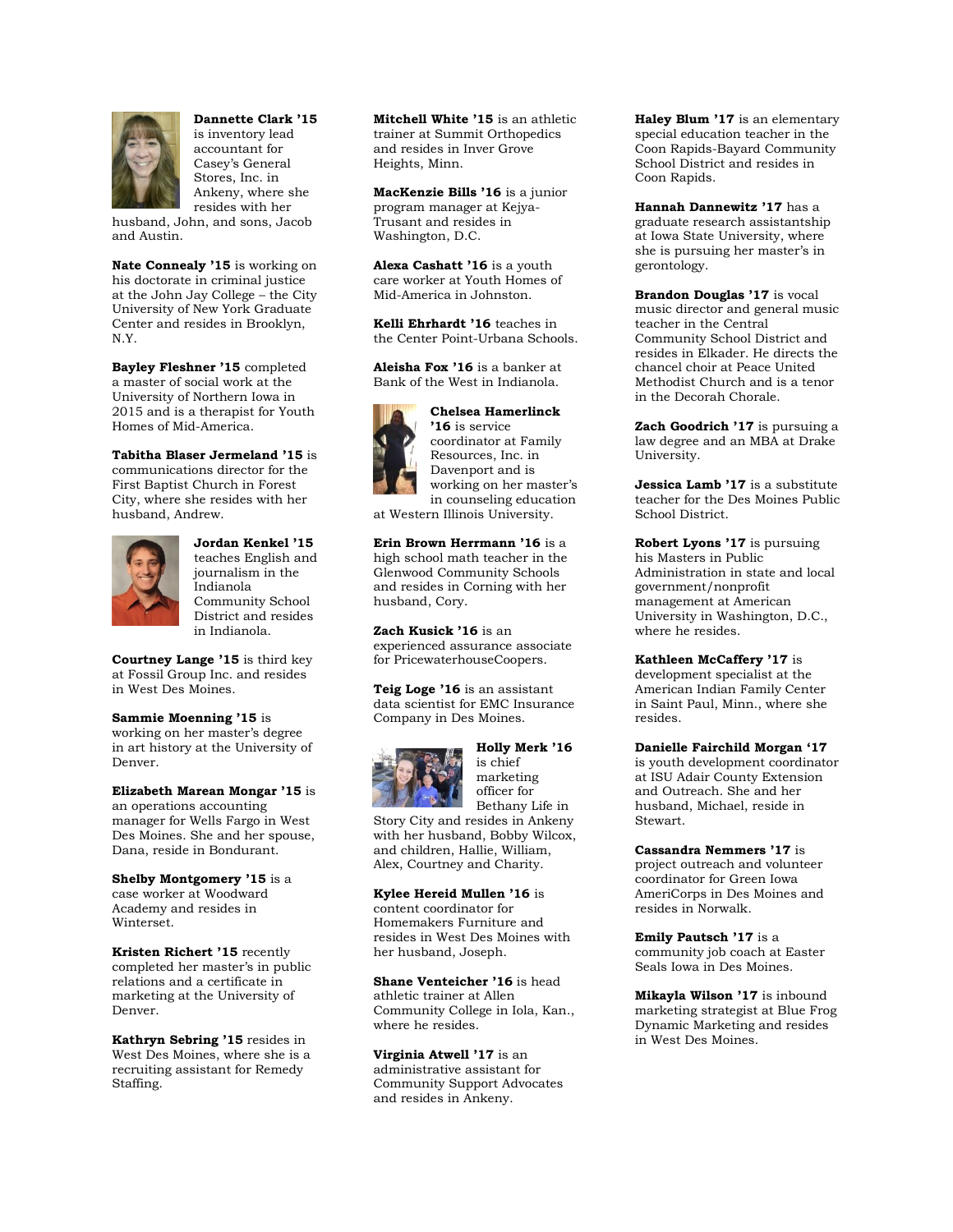

The pictures above were taken at the annual "Cold Farts" dinner at Louie's Wine Dive in Des Moines last December. This is an extension of the annual ATO Old Farts Golf Weekend. Attendees included **Mac MacKenzie '70**, **Mary Carpenter MacKenzie '71**, **Terry Olsen '71**, Kitty Olsen, **Rich Collins '69**, **Jan Miller Collins '70**, **Jymm Oplt '72**, **Dale Roshek '83**, Stephie Roshek, **Bob Kem '75**, **Deb Rantanen Kem '75**, **John Dale '70**, Cherie Dale, **Steve Renftle '71**, Julie Renftle, **Sam Carrell '83**, **Bill Hanson '73**, **Terry Lillis '77**, Joyce Lillis, **Jeff Cassat '73**, **Becky Williams Cassat '74**, **Dick Stoffer '77**, Peggy Stoffer, **Jim Mikulanec '70**, **Peg Shoemaker Mikulanec '72**, **Jim Spooner '82** and Judy Quick.

#### **MARRIAGES**



**Michael Ott '98** and Anne Langguth, Aug. 7, 2017, Paris, France.

**Amanda Connelly '02** and Alan Rockey, Oct. 28, 2017, New Virginia.

**Michael Byerly '09** and Jamie Lippert, Sep. 2015, Rome, Ga.



**Allison Lane '10** and Joseph Whitney, Sep. 30, 2017, Iowa City.

**Brandon Thompson '10** and Angela Boston, July 7, 2017, Overland Park, Kan.



**Macy Koch '11** and David Donaway, Oct. 8, 2017, Marion.

**Brandon DeCook '13** and **Emily Stover '13**, July 22, 2017, Spirit Lake.



**Janelle Thomas-Locker '13** and William Locker, July 7,

2017, Mackinac Island, Mich.



**Brooke Egeland '14** and Kyle Farmer, Sep. 30, 2017, Emmetsburg.

**Shayna Holle '15** and Spencer Bell, Sep. 2016, Norwalk.



**Erin Brown '16** and Cory Herrmann, June 17, 2017, Leech Lake, Minn.



**Erin Capps '16** and Charlie Reese, Sep. 3, 2017, Des Moines.



**Corbin Clark '16** and **Chelsey Smith '19**, Oct. 28, 2017, Smith Chapel on the Simpson College campus.



**Payton Dutcher '16** and **Katelynn Sjoblom '15**, July 22, 2017, Chaska, Minn.



**Danielle Fairchild '17** and Michael Morgan, Sep. 2, 2017, Stuart.

#### **BIRTHS AND ADOPTIONS**

Samuel Paul Carolan, July 25, 2017, to **Leah Van Maaren Carolan '02** and Rick Carolan, Cedar Rapids, joined Zadok and Isaiah.

Amalie Kristine Lehan, Feb. 23, 2017, to **Sara Jensen Lehan '02** and Mark Lehan, Urbandale.

Sawyer Rockey, July 12, 2017, to **Amanda Connelly Rockey '02** and Alan Rockey, New Virginia.

Matthew Shaver, July 3, 2017, to **Christopher Shaver '05** and Jessica Shaver, Ankeny, joined Emma.

Benjamin Carver, June 11, 2015, to **Daniel Carver '06** and Rebecca Carver, Carlisle, joined Roy.

Kodiak James Rhodes, March 4, 2017, to **Kara DeNoon Rhodes '06** and Clay Rhodes, North Richland Hills, Texas.



Penelope Ann Vasquez, Feb. 6, 2017, to **Craig Vasquez '06** and **Katie Petrak Vasquez '09**, Windsor Heights, joined Rowan, Greta and Nora.

Jay Simpson, Oct. 10, 2016, to **Tessa Van Oosbree Simpson '07** and Zachary Simpson, Albia, joined Abby and Ellie.

Jansen Lee Grove, March 30, 2017, to **Sheena Smitley Grove '08** and Bob Grove, Adel, joined Keygan.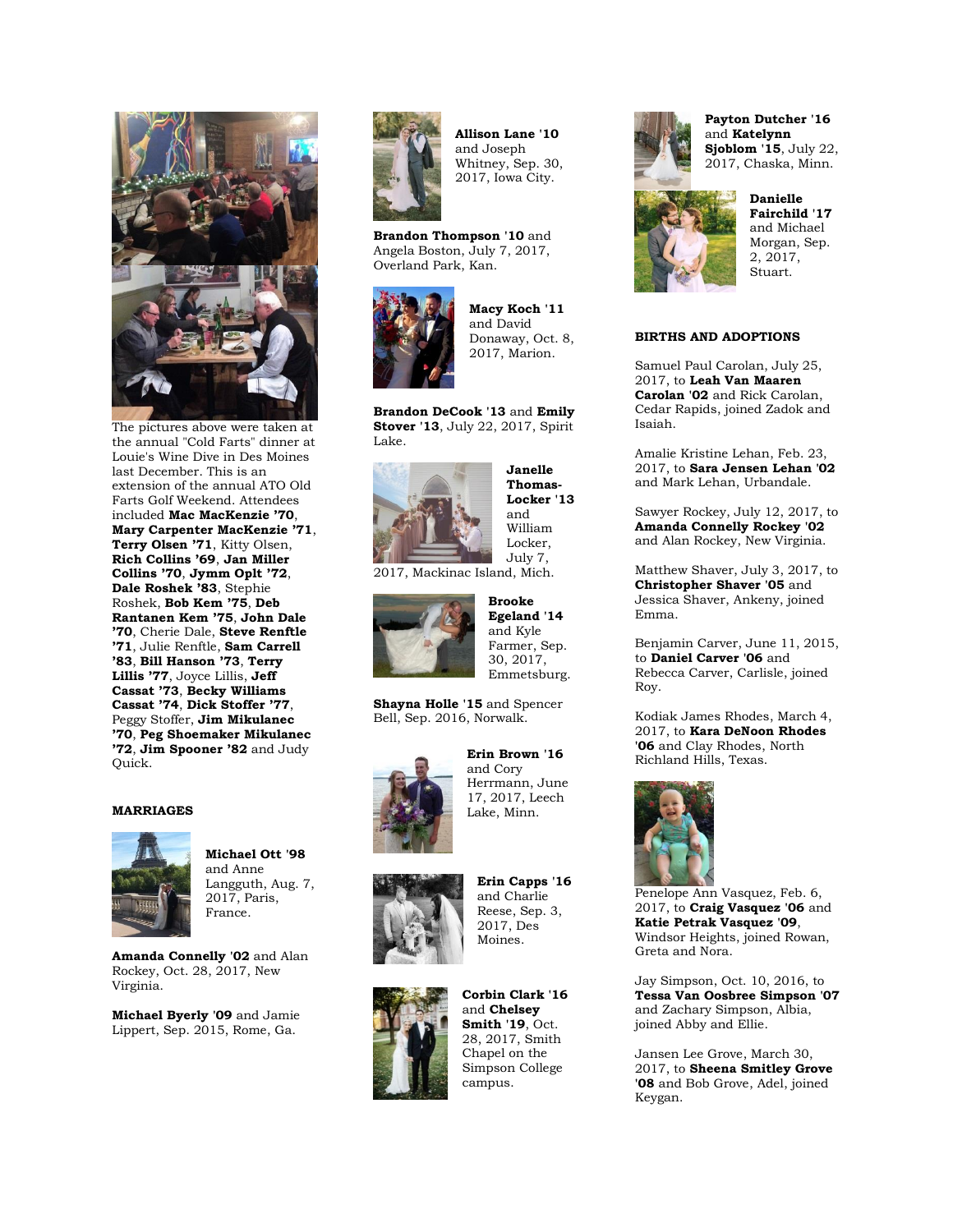Matthew Starrett, Aug. 4, 2015, to **Stephanie Swan Starrett '10** and Brian Starrett, Ames.



Kaylin Henry, March 30, 2017, to **Betsy Knudsen Henry '11** and Josh Henry, Winterset, joined Parker.



Aiden Kinkel-Schuster, June 19, 2017, to **Jeffrey Kinkel-Schuster '11** and **Jessica Fox Kinkel-Schuster '12**, Las Vegas, Nev.



Clara Sue Yarkosky, Aug. 8, 2017, to **Drew Yarkosky '11** and **Meg Parks Yarkosky '13**, Kearney, Mo.

Jace Strable, Nov. 28, 2014, to **Amber Walker Strable '12** and Dannie Strable, Prole.

Mauer Tanner, Nov. 24, 2015, to **Nicholas Tanner '12** and **Rachel De Goei Tanner '11**, Lake Park, joined Taten.

Lyla Ann Heitmeier, Sep. 19, 2017, to **Blake Heitmeier '13** and **Kaitlyn Lipovac Heitmeier '14**, Carlisle.



Grant Christian Waechter, May 15, 2017, to **Lindsay Nash Waechter '13** and Jackson Waechter, Waukee.

### **DEATHS**

**Maxine Burns '39**, Jan. 28, 2018, Indianola.

**Georganna Morris '39**, Feb. 3, 2018, Indianola.

**Thelma Butler Pehrson '39**, Sep. 1, 2017, Indianola.

**Eloise Gilmore Ackley '43**, Sep. 29, 2017, Gilbert, Ariz.

**Dr. Irvin McClure '45**, Nov. 7, 2017, Encinitas, Calif.

**Willard Buzzard '47**, Nov. 20, 2017, North Highlands, Calif.

**Mary Lou Boyles Helm '47**, Jan. 9, 2018, Sterling, Ill.

**Betty Miller '49**, Sep. 7, 2017, Minnetonka, Minn.

**Robert Baughman '50**, Aug. 1, 2017, Vinton.

**Natalie Skogsbergh Hansen '50**, Nov. 14, 2017, Carroll.

**Verlyn McGraw '50**, July 2, 2017, Gilbert, Ariz.

**Leo Harrington '51**, Nov. 13, 2017, Newton.

**Samuel Lundhigh '52**, Sep. 18, 2017, Tulsa, Okla.

**LaDonna Webb Allen '53**, Aug. 8, 2017, Ames.

**Janet George Schmitz '53**, Aug. 25, 2017, Indianola.

**Betty Grimm Stech '53**, Jan. 30, 2018, Perry.

**Edward Weeks '53**, Dec. 1, 2017, St. Peters, Mo.

**Clair Bowers '54**, Jan. 1, 2018, Runnells.

**Barbara Swartzendruber Pattison '54**, Dec. 22, 2017, Coralville.

**James Schoonover '55**, Jan. 3, 2018, West Des Moines.

**Naomi Farren Winsor '55**, Nov. 5, 2017, Des Moines.

**Connie Lembke Hunget '56**, Aug. 31, 2017, Corwith.

**Harold Isley '58**, Aug. 24, 2017, Indianola.

**Larry Turbot '58**, June 21, 2015, Omaha, Neb.

**Nila Thrailkill Geisel '60**, July 3, 2017, Pantego, Texas.

**Eric Linden, Sr. '60**, Jan. 3, 2018, Sacramento, Calif.

**Paul Nash '60**, Feb. 24, 2016, Windsor Heights.

**Ralph Andrew '61**, Dec. 30, 2017, Indianola.

**Sharon Fitzgerald Bishop '61**, May 9, 2017, Indianola.

**C. Keith Fisher '61**, Aug. 11, 2017, Indianola.

**Peter Hadley '61**, Oct. 23, 2017, Plymouth, Minn.

**Virginia Boggs Simmerman '61**, April 30, 2016, Ames.

**Nancy Holland Isebrand '62**, Nov. 10, 2014, Titonka.

**Dr. Margaret Rendleman Mehl '62**, Feb. 4, 2018, West Des Moines.

**Carolyn McKinney Abell '63**, Sep. 10, 2017, Grimes.

**Lanny Seaton '63**, Dec. 23, 2017, Decorah.

**James Graves '64**, Aug. 17, 2016, Ankeny.

**Edith Reiss Pfeffer '64**, Jan. 26, 2018, Clinton.

**Judith Heaberlin Graham '65,**  June 1, 2017, Las Vegas, Nev.